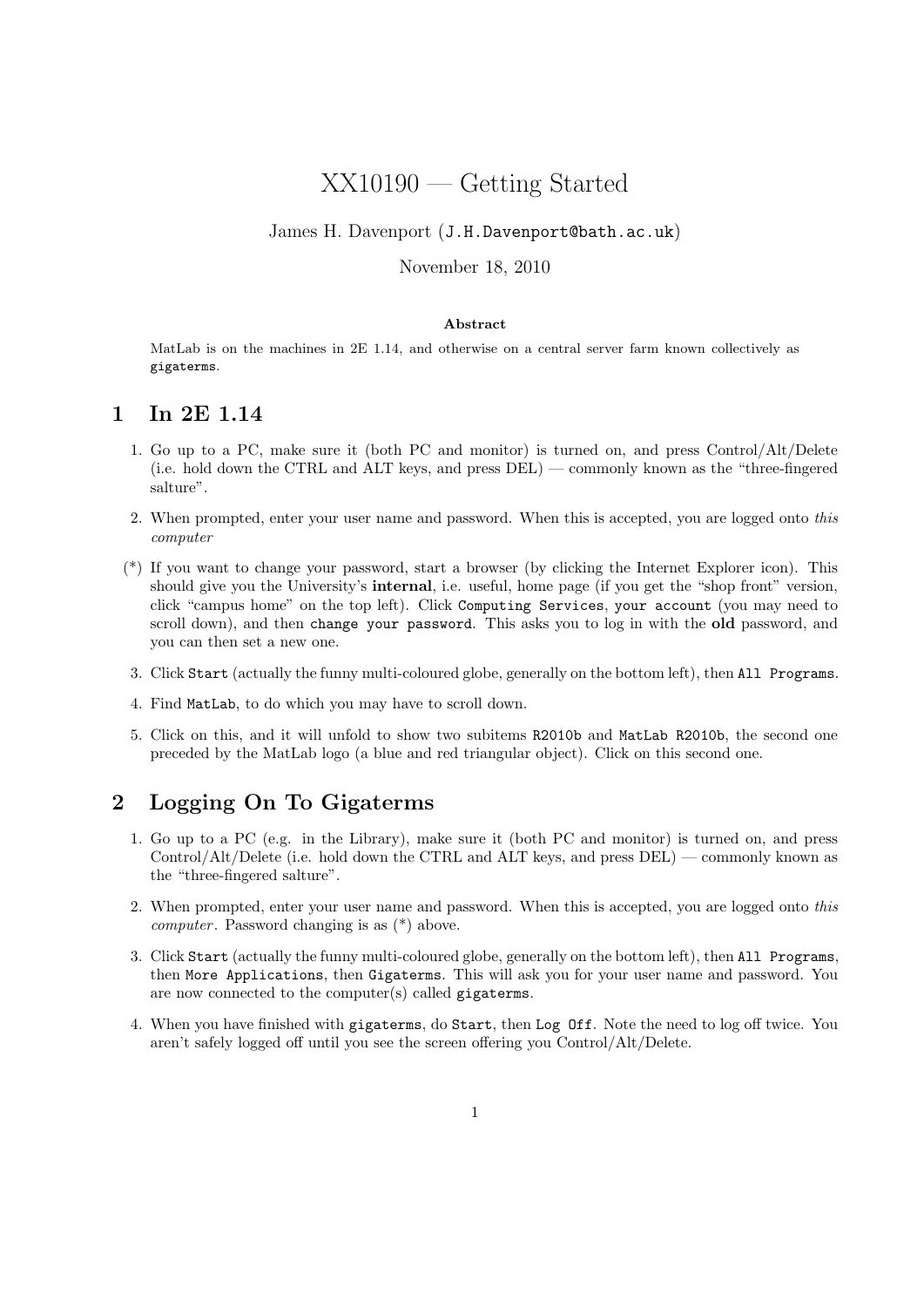#### 3 Once on Gigaterms

- 5. You have a screen looking just as before, except that there is a tab at the top marked "gigaterms". This is what tells you you are on gigaterms: otherwise it is very hard to tell.
- 6. At this point you may want to start a browser, e.g. to access Moodle. It is generally better to wait until now, so that the browser is also running on gigaterms.
- 7. Click Start, then Programs, then MATLAB then R2010b, then MATLAB R2010b.
- 8. You are now in MatLab, with a screen rather like Chapman, Figure 1.2 (p. 6), except that the command history is in a different place.

You may wish, in your own time rather than the formal labs, to run some of the demos that MatLab offers.

To leave gigaterms, do Start, then Log Off. You are then ready to perform step 4.

#### 4 To create a MatLab script

- 9. Click File, then New, then Blank M-file. When you have entered the details you want in the editor, do file and Save As. The default will probably be to place it in dos (if you look closely you'll see that it's dos on H:), see item 12. However, you probably don't want all your files from all your courses in the same place, so I suggest you create an XX10190 folder (with the button that looks like a gleaming new folder) and place the file in there. If you are using several folders, you should check that the "current folder" item (top centre of the main MatLab window) is correctly set. MatLab tries to get this right, and remember it, which is generally good, but frustrating when the guesses go wrong, so always check this.
- 10. When you want to run it, type the name in the command window. Note that if you get the case wrong, e.g. 's' rather than 'S', MatLab will warn you, and tell you that this will become an error in the future.

#### 5 To create a MatLab function file

11. Click File, then New, then function M-file. Note that it gives you a nice template to fill in the output arguments, the name of the function (which really should be the name of the file, and also the name in the one-line comment on the next line), and of the input arguments. Note that, if you change the name of the function here, the "save as" dialogue later will prompt you with the same name. It is a good idea to agree! Again, don't forget to get the case right, and make sure to put it in the appropriate folder.

#### 6 Where are my files?

12. In general, they are not stored on the computer you are using. This is a good thing as you can't guarantee to use that computer again, or that the next person won't mess with them. Instead, the University maintains central file servers (that's what H: before dos means), to which all such computers connect when you log in.

Later on, we can talk about such things as accessing them from home computers, etc.